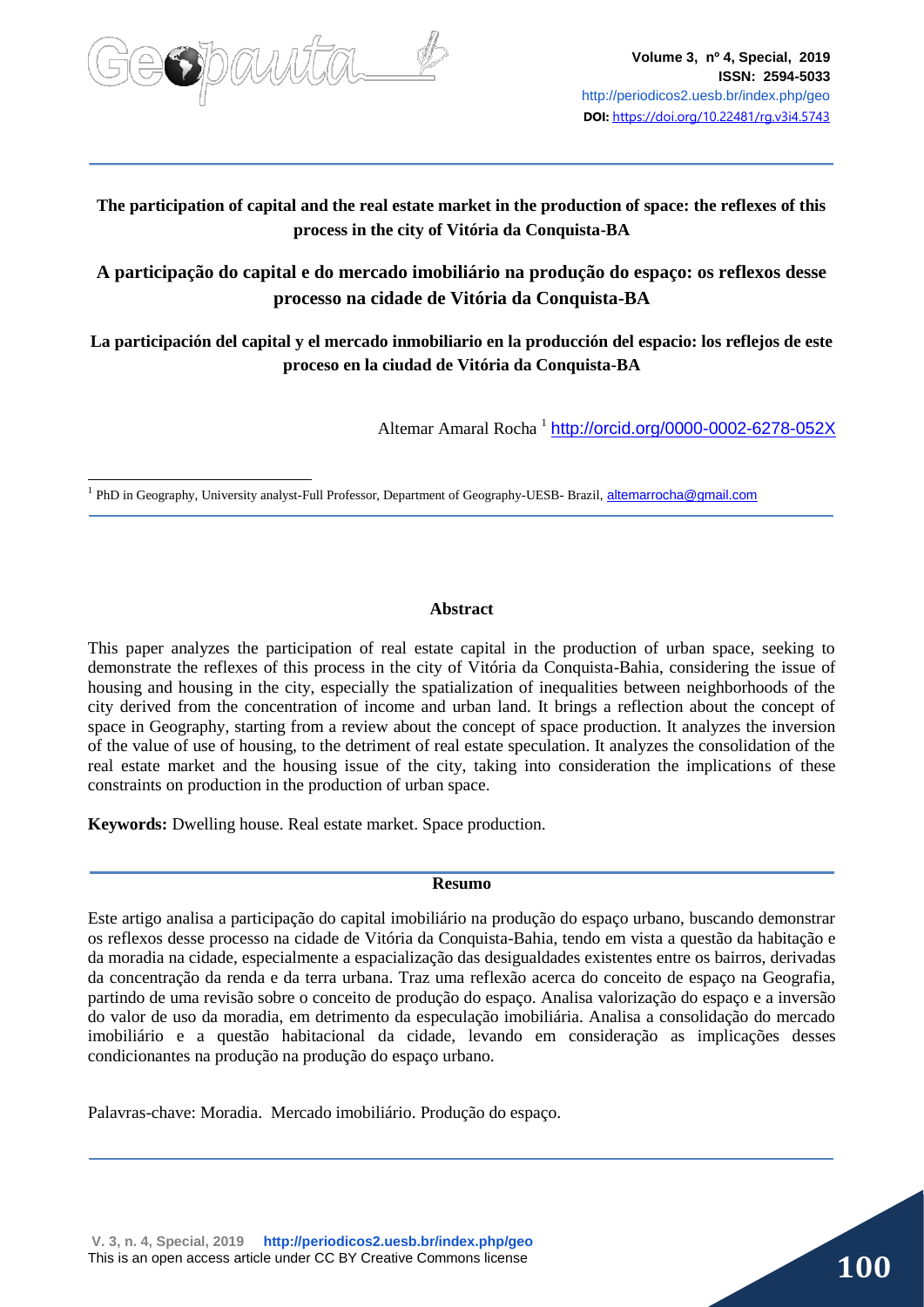#### **Resumen**

Este artículo analiza la participación del capital inmobiliario en la producción de espacio urbano, buscando demostrar los reflejos de este proceso en la ciudad de Vitória da Conquista-Bahía, considerando el tema de la vivienda y la vivienda en la ciudad, especialmente la espacialización de las desigualdades entre barrios de la ciudad derivados de la concentración de ingresos y terrenos urbanos. Trae una reflexión sobre el concepto de espacio en Geografía, a partir de una revisión sobre el concepto de producción espacial. Analiza la inversión del valor del uso de la vivienda, en detrimento de la especulación inmobiliaria. Analiza la consolidación del mercado inmobiliario y el tema de la vivienda de la ciudad, teniendo en cuenta las implicaciones de estas limitaciones en la producción en la producción de espacio urbano.

**Palabras clave:** Vivienda. Mercado inmobiliario. Producción espacial.

Received on: 11/20/2019 Accepted for publication: 11/28/2019

## **Introduction**

The housing is a basic need of the individual in guaranteeing its existence, but under capitalism this need is transformed into an economic good, having its use value supplanted by commercial value (HARVEY, 2015), in this context the author states that The exchange of housing is determined by the basic costs of building the house, but the builder adds other values such as the price of the land and its variation throughout the process, the financing interest, the duration of the construction, the profit margin, and the expected time for the sale or resale of the home. Thus, Harvey states that the objective of the producer is to obtain exchange value and not use value, which causes the difficulty of obtaining housing for the economically disadvantaged classes, generating a housing crisis. Rodrigues (2013) argues that the housing crisis is present whenever buyers' ability to pay is considered. This is because what happens is not the lack of this commodity, but the abusive value far beyond what the large portion of the population can afford. This research takes into consideration the way in which the individual has access to land in the city as a housing condition, and the principles that guide the spatial production of the urban area in Vitória da Conquista-Bahia.

The urban space of a city must be analyzed from the perspective of the processes that engendered and that generated the urban space of such a city, because the city is a product of human action and as such, it is not static, it assumes over the course of historical time different forms and functions.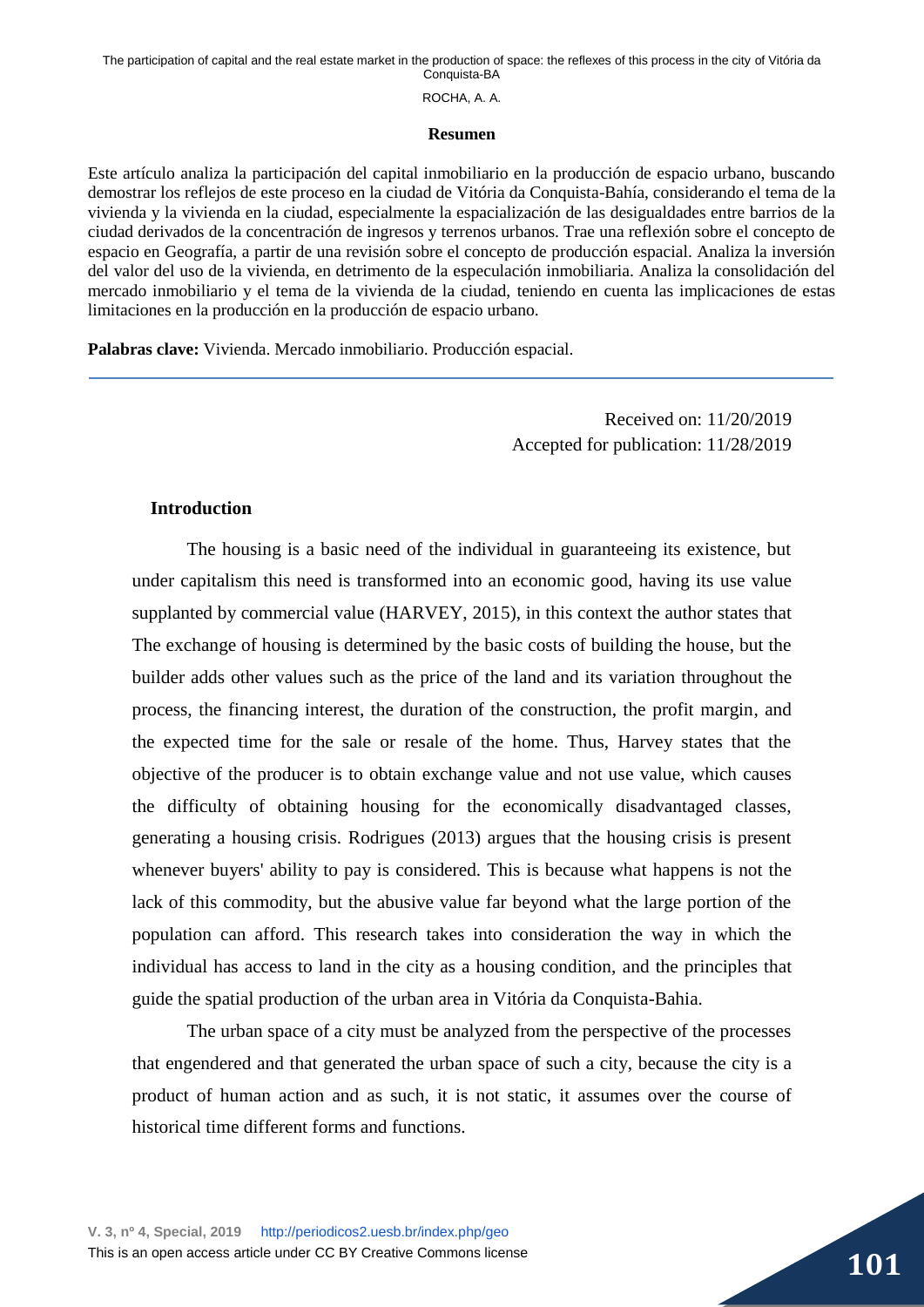The growth of cities is linked to several factors, especially the economic factor. However, the degree of economic performance of a city usually does not translate into the quality of life of the population. On the contrary, economic growth often represents the impoverishment of the working classes.

The capitalist mode of production turning land into commodity has brought a series of problems for cities, the most severe being access to housing. In this logic, the Government emerges as a reinforcing agent of this reality, causing the largest investments in collective urban equipment and services to be directed to privileged areas, not taking into account the needs of the population as a whole.

## **The real estate market and its role in the production of urban space**

Recently, we have seen the emergence of a global property market based on the commercialization of real estate where land is treated as a simple financial asset that according to Harvey (2013, p. 508), can be "bought and sold according to the income it produces". For Harvey (2013) If land is freely traded, then it becomes a commodity of a very special kind. As land is not a product of labor, it cannot have a specific value, in this sense, the author states: "What is negotiated is a right over future revenues, which means a right over future profits from land use or, more directly, a right to future work".

The reflection on "production of space has theoretical demands brought by the very movement of reproduction of reality, with multiple configurations; the city is structured under the design of the production and reproduction of space as a commodity" (CARLOS; VOLOCHKO; ALVAREZ, 2015, p. 12). If it is a commodity, it can be bought and sold at any time by anyone, because, as Barbosa states, (2018, p. 101) "The city market requires differentiated attractiveness for its realization as a business".

Citing Marx, Harvey (2013, p. 508) states: Acquisition of land "simply gives the buyer a right to receive an annual rent." For the author,

> Any income stream (such as an annual income) can be considered as interest on some fictitious, imaginary capital. For the buyer, income appears in his accounting as interest on money invested in land acquisition, and in principle is no different from similar investments in government debt, corporate stocks and shares, consumer debt, and so on. The money invested is in all cases interest-earning capital. Land becomes a form of fictitious capital and the real estate market functions simply as a private branch (HARVEY, 2013, p. 508).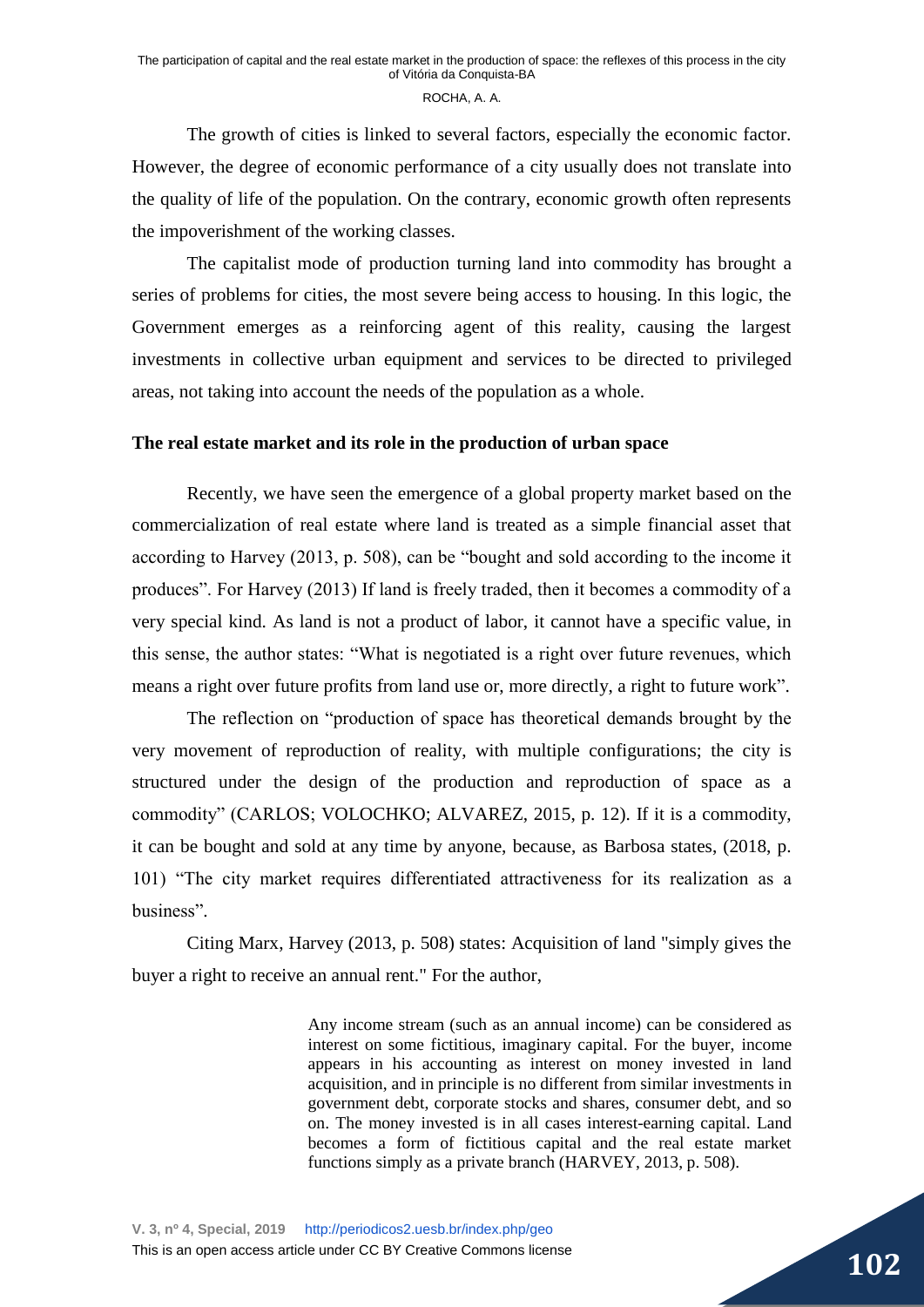In this sense, the real estate market has a particular branch that is the commercialization of land and in particular, urban land. This recent expansion in the commercialization of urban land by the real estate market has turned urbanization into a process of commercialization of urban space and accelerated the accumulation of private capital derived from this segment, including through direct trading on stock exchanges and real estate business holding funds.

This process allowed the emergence of numerous urban centers and centralities with dynamics of land sale and resale by the real estate market, as stated by Sanfelici (2016, p. 17). "Real estate businesses are based on the private capture of rent increments that originate from in the uninterrupted process of reconfiguration of urban 'centralities', further enhancing the dynamics of capital and as a consequence the expansion of capitalism, both in the real estate sector and in land-based income extraction and on the basis of any other consumer product or good. Harvey (2013, p. 14) further adds in this context "fixed capital (particularly that embodied in built environments), finance, credit, income, space relations and state spending", for Harvey, all this has to be brought together in spatial analysis in order to better understand urban processes and real estate participation in the uneven development of cities.

However, it is necessary to consider that the specificities of the real estate sector provide the increase of a significant portion of small housing producers in the real estate market, acting both in the real estate development process and in the real estate segment.

The capitalist mode of production, turning land into commodity, has brought a series of problems for cities, the most severe being access to housing, mainly due to the high value of land and the low wages paid to the population. Engels (1873) points out that the housing crisis is directly linked to the capitalist productive structure implanted in nineteenth century Europe, this structure pushed and still pushes a large mass of workers to live in low standard houses or, most of the time, to live without home. Thus, "homelessness is no accident, it is a necessary institution and, together with its health repercussions, etc., can only be eliminated when the whole social order that results from it is revolutionized from the ground up." (Engels, 1873, p. 25).

This perception of homelessness, developed by Engels, reflects directly on the spatial context of the city and on the way space is produced, that is, each transformation that occurred during the urbanization process will imply the production of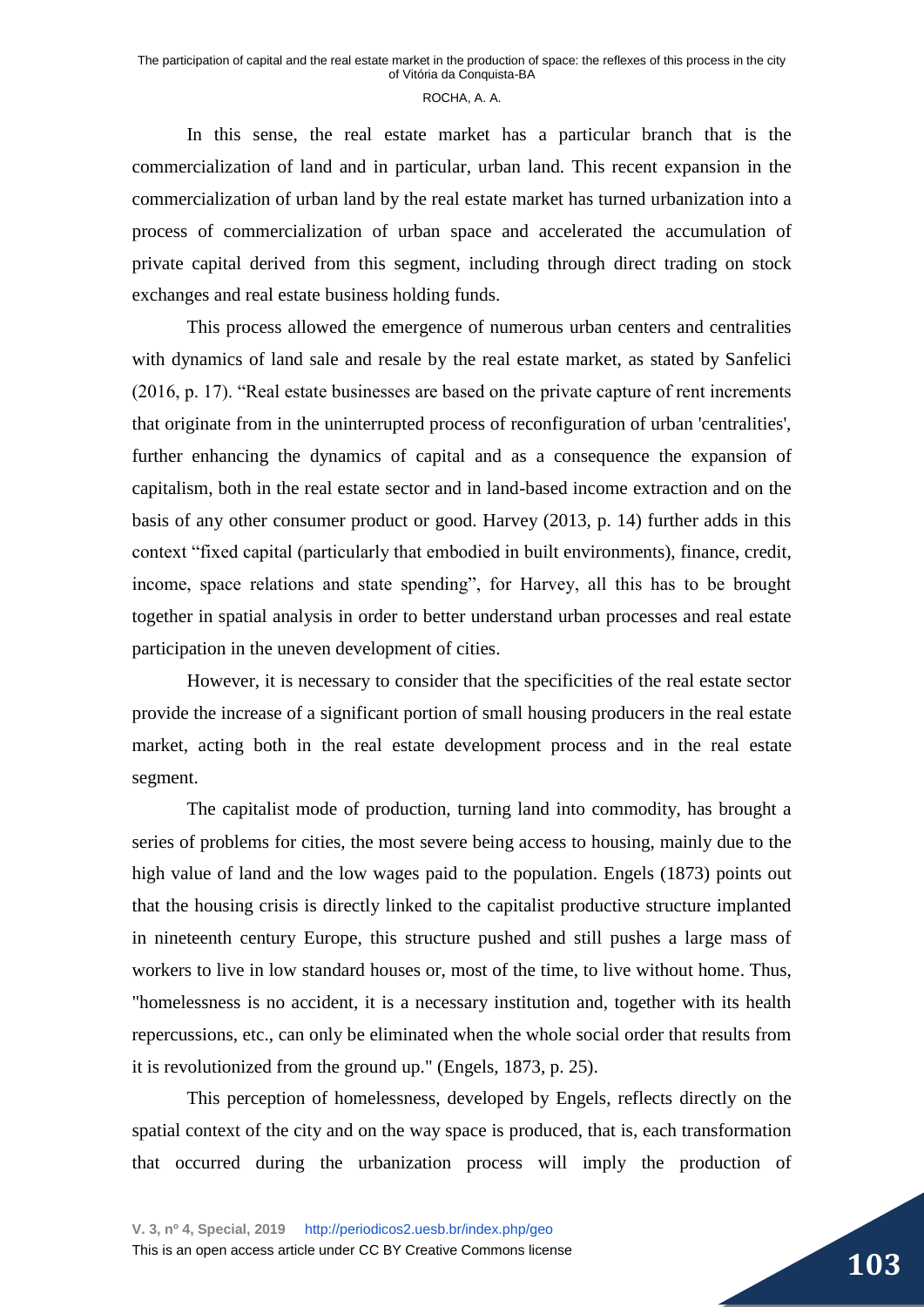"differentiated spaces, with miscellaneous content". In this sense, "geographical space is a product of concrete relationships that man creates in and through society" (CARLOS, 1994, p. 35).

Therefore, in an attempt to analyze the urban space of a particular city, in this case that of Vitória da Conquista, it is necessary to understand the movement of production and reproduction of society itself, because as Carlos (1994, p. 33) puts it, "in to the extent that society produces and reproduces its existence in a certain way, this mode will impress specific historical features". This specificity is understood by Lefebvre (2013) as singularity.

For Lefebvre, each place is unique because it has a form and a physical reality that distinguishes it from the others, but it is also universal in that it relates through the productive forces and the relations of production with the logic that triggers the process of change space production.

In this context, it can be said that the urban space is the product of social relations, and of the forms of these relations. Most often these relations are conflicting, and urban space demonstrates in its forms all this conflict of classes and interests that exists through spatial differentiation, such differentiated spaces in a city demonstrate the inequality with which the appropriation of space occurs in the present society, based on the molds of capitalism.

> It is sufficient to look at any city to see that there is a great differentiation between housing characteristics of neighborhoods, size of building plots, "conservation", finishing of houses, paved streets or not - spatial segregation. At the same time, there are spaces in the city with infrastructure and others without. [...] This means that diversity refers not only to the size and characteristics of houses and land, but to the city itself (RODRIGUES, 1988, p. 11).

The manner in which the individual will have access to land in the city as a housing condition will depend on the manner in which society is hierarchized into social classes and conflict between portions of the population. As points out, by Carlos (1997 p. 54), when he states that "[...] the type, location, size and form of housing will depend on and express the way each individual fits into the general material production process of society".

Bringing this reflection to the urban issue of the city of Vitória da Conquista-BA, it can be said that in recent years the real estate market has acted strongly in the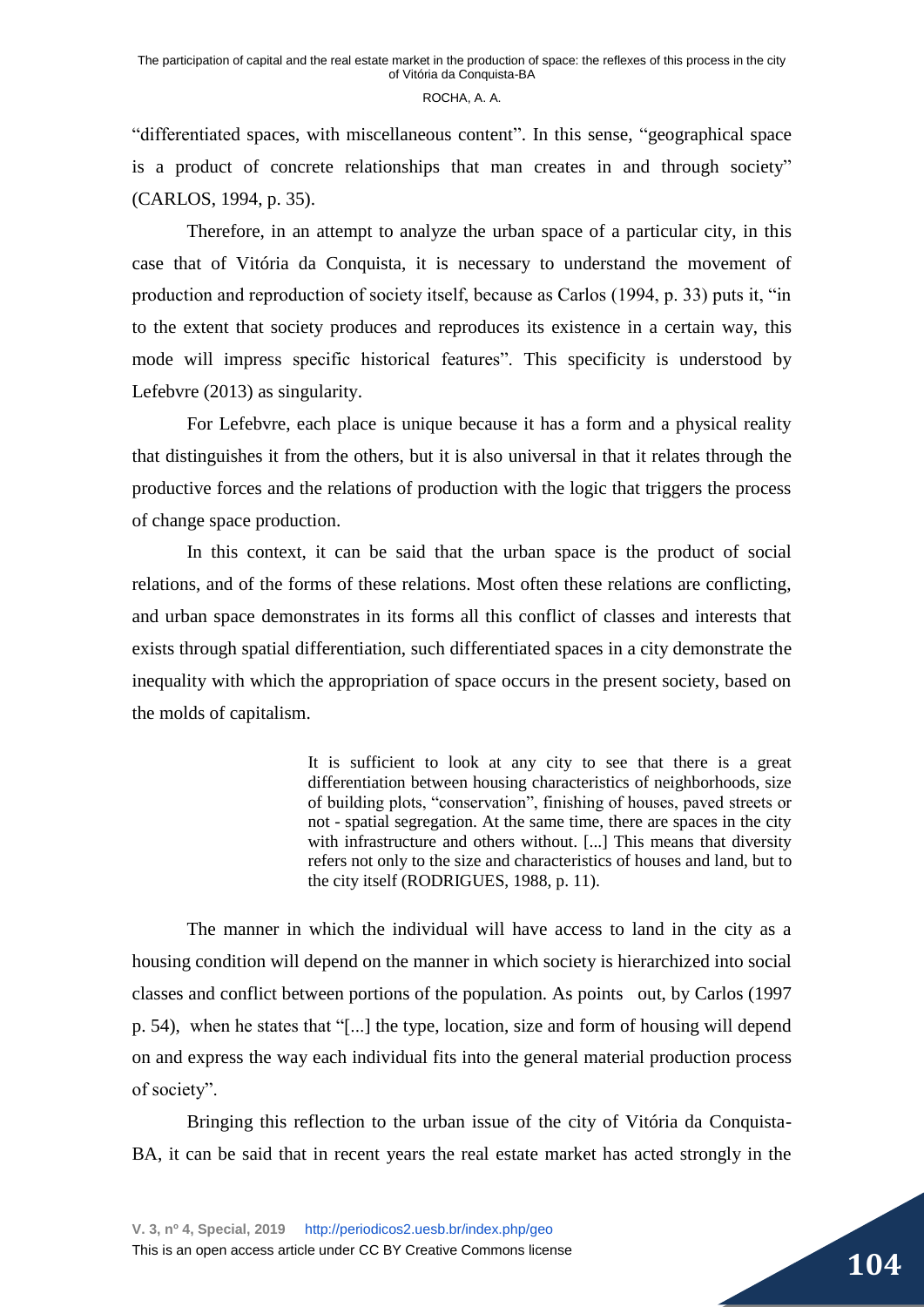production of the urban space of the city and in this process the socio-spatial inequalities are accentuated at a faster pace increasingly accelerated and hierarchical.

## **Valorization and financialization of housing as forms of urban space production**

The logic of capitalist valorization of space can be explained by the advance of the "financialization of the city" (VOLOCHKO, 2007), the subversion of the role of housing that has use value and, in this process, becomes currency with exchange value. In a city where there is intense spatial appreciation, the population will suffer even more from the difficulty of gaining access to decent housing, especially in the case of Brazil where a large portion of the population receives low and insufficient wages to meet all human needs, such as education quality, health, food, clothing, etc. and especially access to housing.

In a class society the possibility of access to urban land will always be unequal and contradictory. In this process, the poorer population, because they do not have enough income to acquire housing in a place with a good urban structure, is forced to live in distant and precarious neighborhoods. Besides that, housing conditions, that is, the characteristics of the houses vary greatly according to the economic reality of the population.

In Vitória da Conquista-BA, it is noticed that the individual as a subject of social action is increasingly displaced from access to housing, since the price of land in the city is high and concentrated in the hands of the few, as Harvey states (2015, p. 175) Urban land and the housing market are fertile places for a prosperous rentier class to accumulate even more wealth and power. It is observed that the more valued the more elite urban land becomes the place is the case of Bairro Candeias where the price of the square meter is one of the most expensive in the city and is also the neighborhood where there is a higher concentration of income see (map 1).

It can be seen from the data in map 1 that there is a close relationship between purchasing power and housing pattern and appreciation of real estate and land, it is clear that there is a higher income concentration in the Recreio and Candeias neighborhoods and this concentration coincides with increase in the venal value of real estate.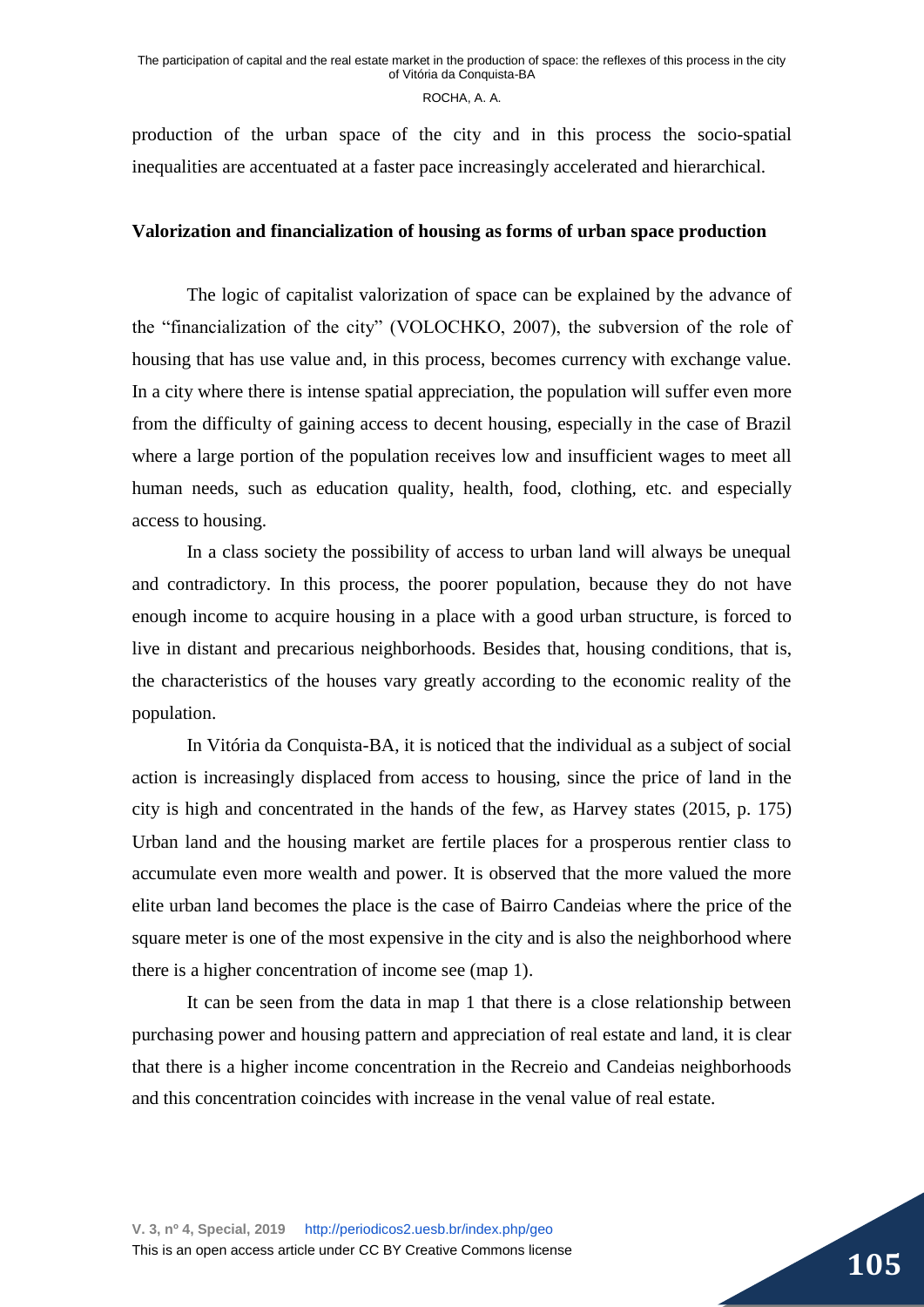

CAMPINHOS

**JATOBA** 

overage of the private sector

801 to 4000 (R\$/m<sup>2</sup>)

100 (R\$/m<sup>2</sup>) 101 to 150 (R\$/m<sup>2</sup>) 151 to 200 (R\$/m<sup>2</sup>) 201 to 300 (R\$/m<sup>2</sup>) 301 to 400 (R\$/m<sup>2</sup> 401 to 600 (R\$/m<sup>2</sup>) 601 to 800 (R\$/m<sup>2</sup>)

 $0$  to

fousing sets the MCMV Track 1<br>inanced Properties - BNH-SFH- between 1980-1990

ø

Map 1- Venal Value, Verticalization and Income by Census Sector - Vitória da



FELIC

Source: Prepared by Rocha (2019), with data from the Vitória da Conquista-BA geographic atlas, IBGE data, 2010, field survey data from 2013 to 2019.

Based on (map 1), another issue that can be analyzed is the expansion of verticalization in the city of Vitória da Conquista. It is noticed that it concentrates specifically in the Recreio and Candeias neighborhoods with a recent expansion to the Boa Vista neighborhood. According to data from IBGE (2010), the city at that time had about 5000 verticalized apartment units today according to the field research survey (2019). The data indicate that there are already more than 10,000 verticalized apartment units with one or more floors. This recent verticalization was concentrated mainly around Olivia Flores Avenue and Luís Eduardo Magalhães Avenue, as can be seen in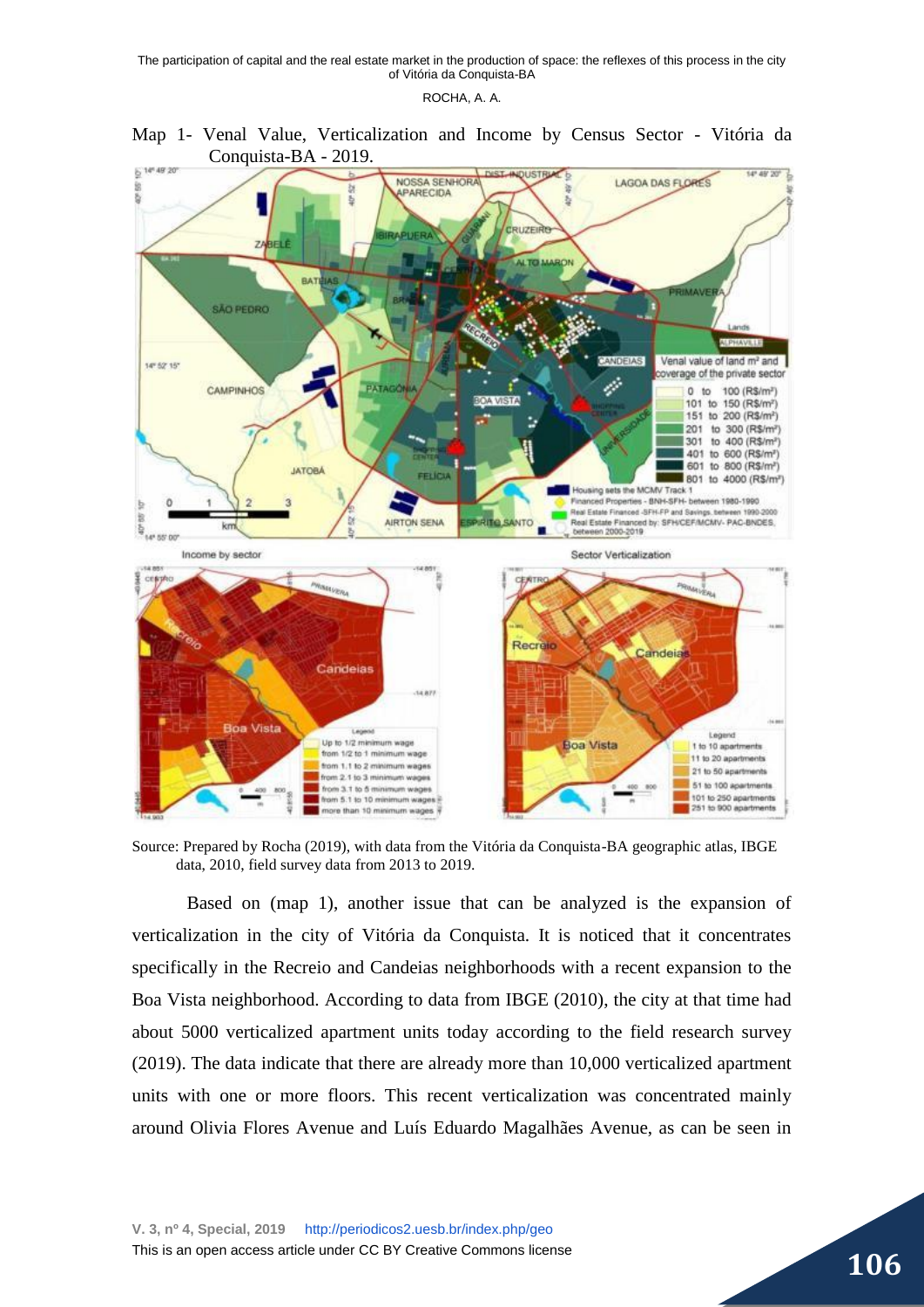map 2, the larger number of properties financed by some maintenance agency of the national housing policies is in this area.

It can be seen from the data in map 1 that there is a close relationship between purchasing power and housing pattern and appreciation of real estate and land, it is clear that there is a higher income concentration in the Recreio and Candeias neighborhoods and this concentration coincides with increase in the venal value of real estate.

Based on (map 1), another issue that can be analyzed is the expansion of verticalization in the city of Vitória da Conquista. It is noticed that it concentrates specifically in the Recreio and Candeias neighborhoods with a recent expansion to the Boa Vista neighborhood. According to data from IBGE (2010), the city at that time had about 5000 verticalized apartment units today according to the field research survey (2019) with one or more floors. This recent verticalization was concentrated mainly around Olivia Flores Avenue and Luís Eduardo Magalhães Avenue, as can be seen in map 2, the larger number of properties financed by some maintenance agency for national housing policies are in this area.

Map 2 - Spatialization of real estate products by source of financing - Vitória da Conquista-BA-2019



Source: Prepared by Rocha (2019), field research (2013 to 2019).

Another consideration that needs to be made is that Recreio and Candeias neighborhoods are historically occupied by an upper and upper middle class, Rocha (2013) and Ferraz (2001), point out that these neighborhoods originated in the 1970s to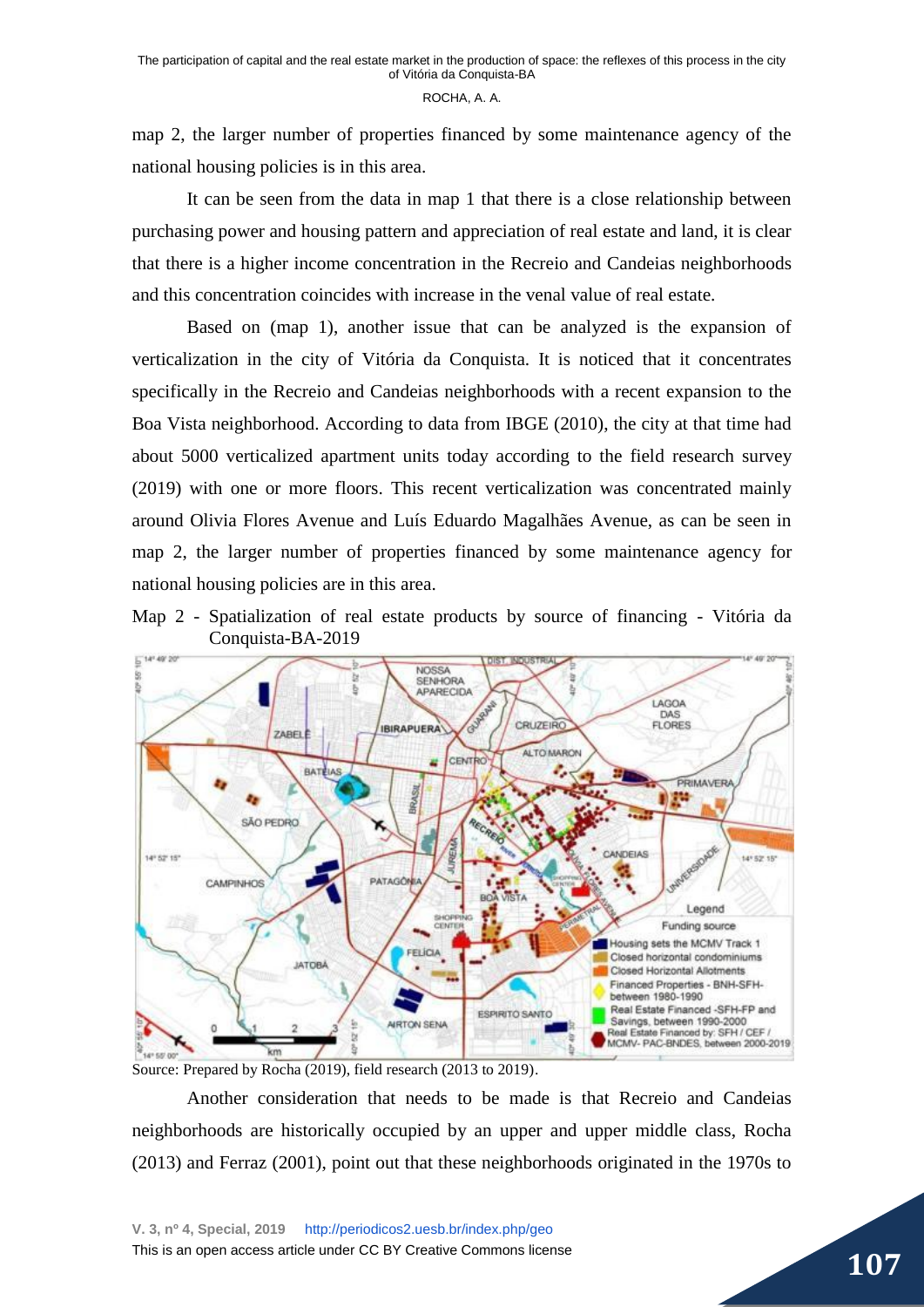meet a demand Vitória da Conquista lived between 1960 and 1970. That is, such neighborhoods were gradually being converted into noble areas of the city by the destination of residents of traditional families of the city who migrated from the center to the neighborhoods Rcreio and Candeias.

The appreciation was gradually consolidated by the densification of the buildings, the larger size of the lots available for sale, the size of the built buildings, the impact of the neighborhood, all of which provided a way to maintain the degree of elitization of these areas, even with housing policies popular settlement in its surroundings, such as Urbis I, the BNH complex, the Inocoop complex, among others, such housing estates have been massively converted and incorporated into the prevailing pattern in middle- to upper-class neighborhoods.

On the other hand, it is verified that there is a process of valorization associated with the urban density, that is, as the new developments are being incorporated, these spaces undergo a process of acceleration of the venal value of the m² of vacant land to new areas constructions. This appreciation trend is noticeable around avenue Olivia Flores With the construction of Shopping Boulevard and the opening of Avenue Perimetral José Pedral Sampaio. (maps 1 and 2).

It is necessary to consider that the valorization trajectory has originated since the 1980s and extends to the 2000s, with the creation of new subdivisions, with the launch of large urban enterprises, associated with the implantation of public facilities, such as public universities and private, great avenues; Shopping malls; bank branches and other specialized services.



Graph 1 - Percentage of the participation of lotors in the real estate market by number of lots in closed lots - legal area of Vitória da Conquista-BA, 2019.

Source: Field Research (2019)

**V. 3, nº 4, Special, 2019** http://periodicos2.uesb.br/index.php/geo This is an open access article under CC BY Creative Commons license **108**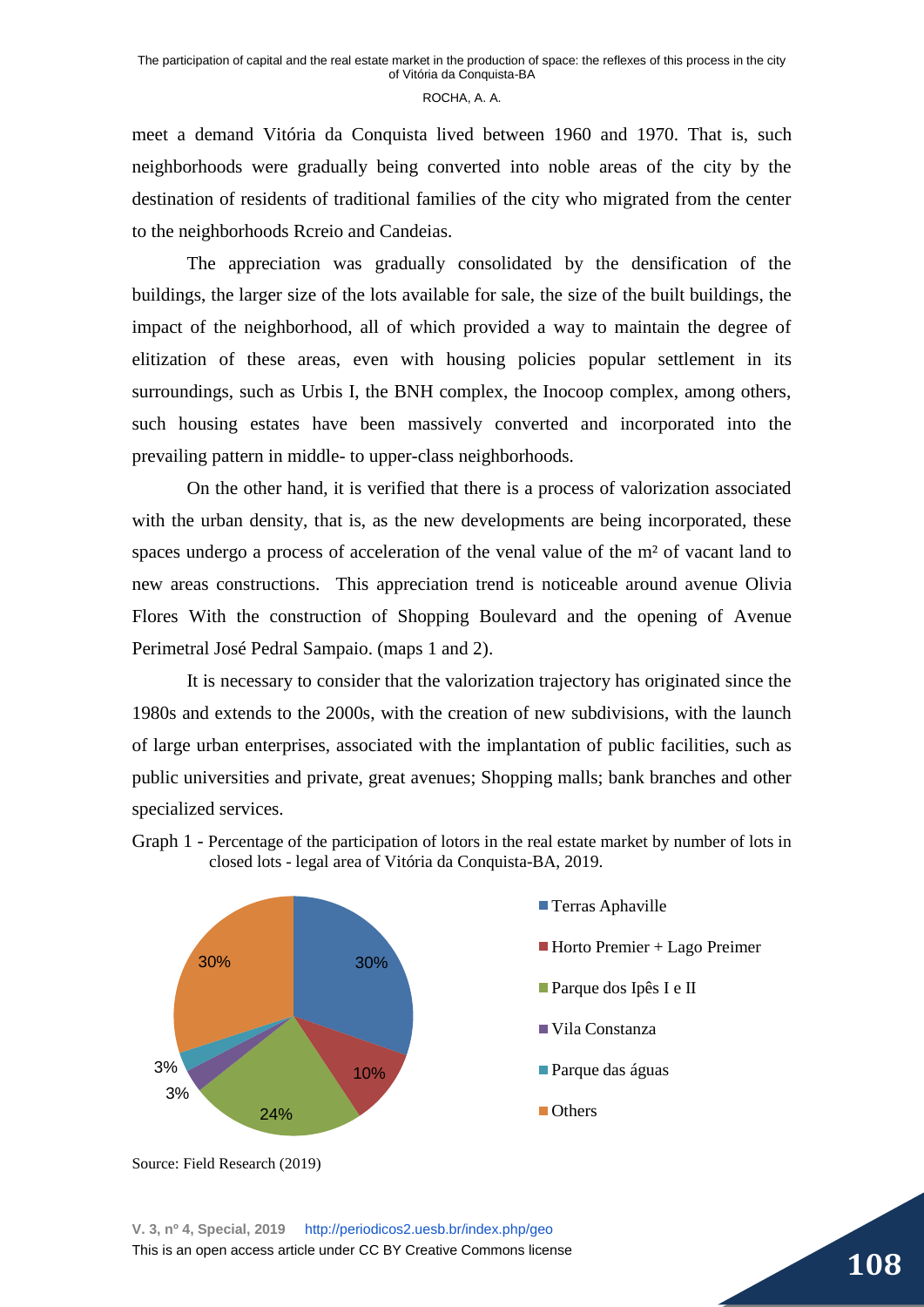Thus it can be said that the appreciation curve of the  $m<sup>2</sup>$  in these neighborhoods persists for more than 30 years and has been consolidating strongly in the last five years with the arrival of several developers and contractors in the city. These developers build both in the opening of lots and in the construction of housing for housing. In (graph 1), we have a distribution of the percentage of units in condominiums closed by these developers.

It is noticed that it is at this moment that financial capital, in partnership with real estate capital inserts once and for all into the urban space of Vitória da Conquista, with the arrival of mixed capital companies such as Terras alphaville and MRV that have a massive participation international capital through direct stock trading on the Stock Exchange and real estate fund trading. However, there is a striking difference between the two companies, MRV, in addition to acting as a landlord with the creation of Land Bank, is also a developer and builder. Alphaville, on the other hand, acts only as a subdivision with more than 60 residential and commercial subdivisions throughout the country. (VERBAL INFORMATION)<sup>2</sup>.

Alphaville urbanismo invested 74 (seventy-four) million reais for the land purchase, infrastructure implementation and mobility of the luxury allotments in Vitória da Conquista, for a long-term gain of 150 million reais, but in the national conjuncture the company In the last two years it has been suffering a loss of about 50% of its net worth, according to the company's own data are more than R \$ 937 million in loss in 2017 and 2018 consecutively (VERBAL INFORMATION)<sup>3</sup>.

MRV Engenharia, on the other hand, invested a lot less in Vitória da Conquista, in total it was invested just over 2 (two million reais) with gains above the market average for the company. According to data from Mrv (2019), the company operates today in more than 160 Brazilian cities, "this makes the company have a potential addressable market of over 300,000 homes per year" (verbal information)<sup>4</sup>. This is a very big cake and MRV wants to have a share, says Menin (2019) "this is our project, to have a share of approximately 20% of this market" (VERBAL INFORMATION)<sup>5</sup>.

-

<sup>&</sup>lt;sup>2</sup> Extracted from Alphavilleurbanismo S.A. November 13, 2019, available at: https://www.alphavilleurbanismo. com.br/linha-deprodutos

Annual balance sheet of Alphavile urbanismo S.A, with financial statements at December 31, 2018 and 2017 4 Transcript of conference between MRV directors on November 13, 2019, available at

<https://ri.mrv.com.br/ListResultados/Central-de-Resultados?=r0Kr7/51+2K3bi4bQ2t63g==acesso> December 15, 2019.<br><sup>5</sup> Transcript of conference between MRV directors on November 13, 2019, available at

<https://ri.mrv.com.br/ListResultados/Central-de-Resultados?=r0Kr7/51+2K3bi4bQ2t63g==acesso> December 15, 2019.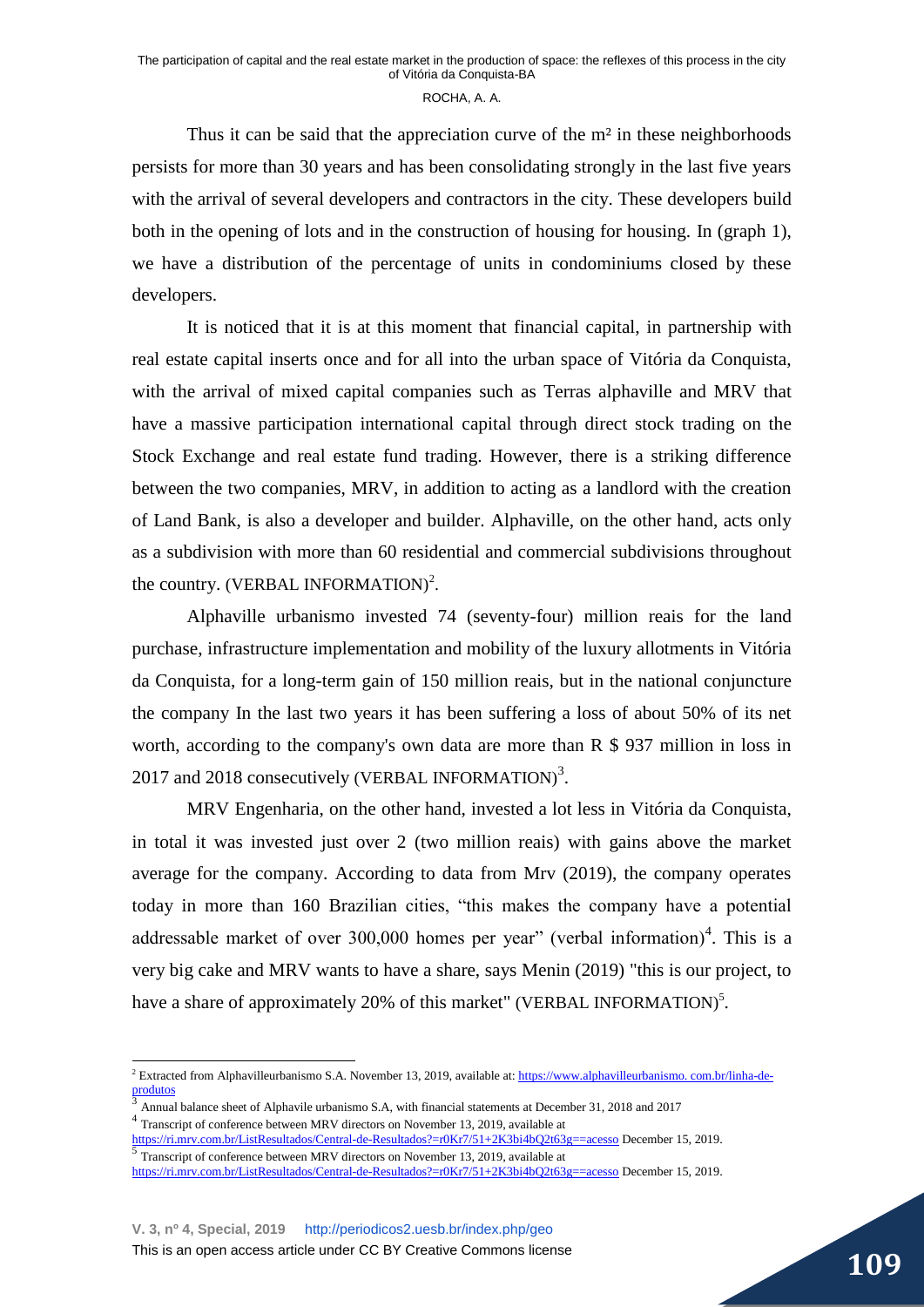From the speech of the owner of the company, it is clear that there is no interest in solving the housing problem for the poor population. In the entrepreneur's view, his business is profit, even if the quality of the houses is not a priority. For MRV, investments and financing lines vary from the Brazilian Savings and Loan System (SBPE) that comes from savings income; My House My Life Program (MCMV), direct from Caixa, through the IPCA system or the SBPE / TR system. In addition, the company recently created a system called Land Bank, that is, Land Bank for direct purchase and sale, both by the company and by other groups interested in building, such as luggo, a real estate fund company, startup of MRV, which has partnered with the company to build and rent properties in several cities in the South and Southeast of the country.

These negotiations are beginning to be part of the city's construction scenario, which until recently was run by local and / or regional companies such as Prates Bomfim, Ciclo Engenharia, E2 Engenharia, Pel Construtora, Gráfico Empreendimentos, among others. Based on the data from (chart 1) it can be seen that the percentage is very homogeneous among the companies that control the real estate market of Vitória da Conquista, together the six largest company's control 82% of the market.







Today the participation of these companies is very representative of the number of units produced, out of a total of 10,000 (ten thousand) units produced in closed condominiums and vertical residential complexes in the last eight years, Kubo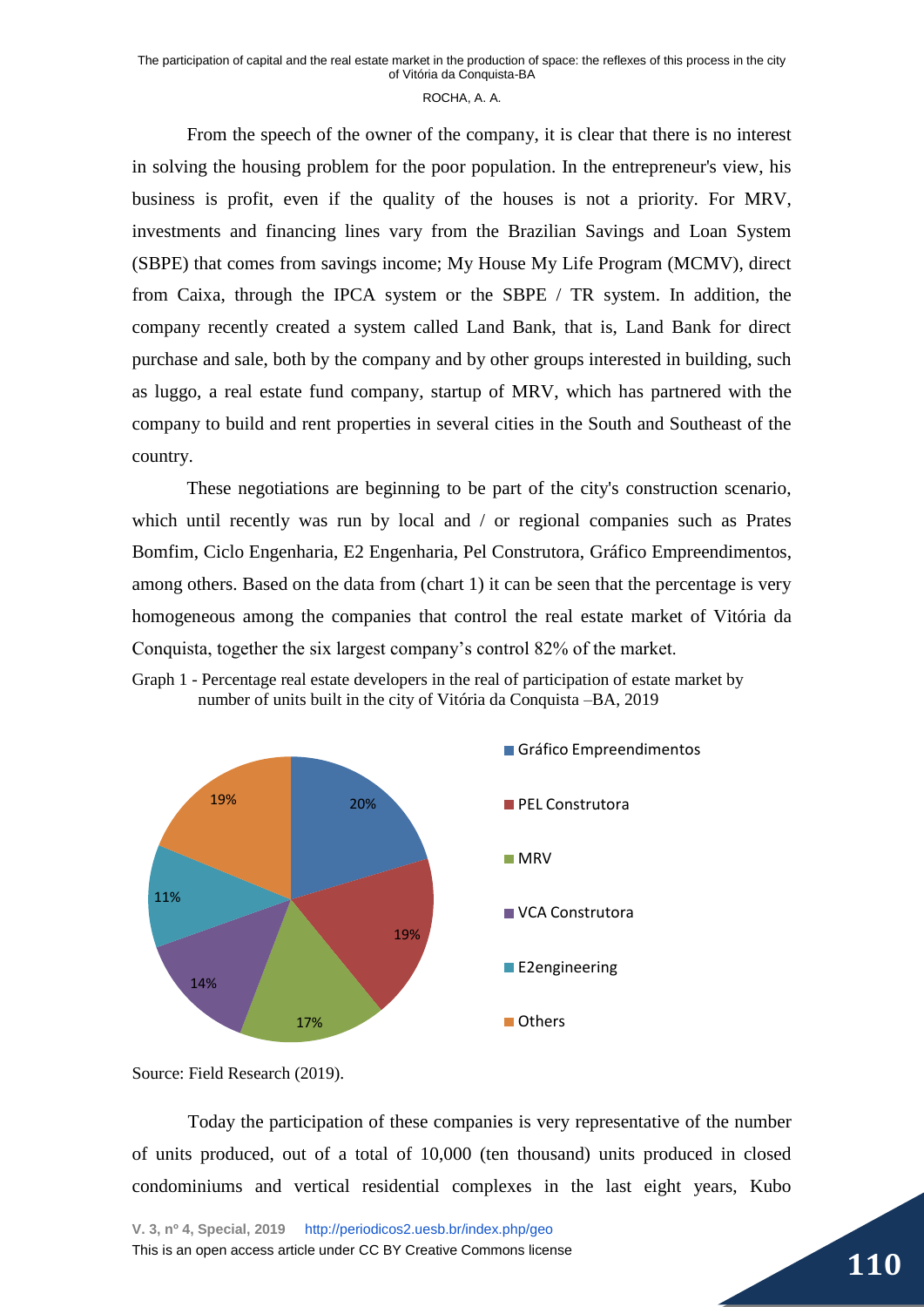Engineering and Graphic Enterprises were the most built in followed by Pel Construtora, MRV, VCA, and E2engineering.

If throughout the twentieth century, most houses of Vitória da Conquista were built in the form of self-construction; now with the funding of the Minha Casa Minha Vida program and other housing financing, the buildings were mostly built by the developers and construction companies that control all the new real estate developments in the city and with the gains made in this process, refinance the new buildings and / or land acquisitions to keep the accumulation cycle constantly expanding.

Around this consolidated area of the Candeias neighborhood there was and still a relatively large stock of land, either due to the breakdowns and relocations that occur in the neighborhood itself or by large areas occupied by pastures around the Verruga River between the Boa Vista and Candeias neighborhoods (ROCHA, 2018), the fact is that in these areas there has been a growing implementation of closed horizontal condominiums, coupled with a growing deployment of enclosed lots and a rapid verticalization with medium and high standard buildings, especially around and around Luis Eduardo Magalhães Avenue from Olivia Flores Avenue. The data from (graph 2) illustrate the participation of some companies in the process of creating closed allotment in the city.

In recent years, especially between 2010 and 2019, the participation of statesubsidized and state-funded real estate capital has absorbed a large part of the values intended for housing construction. Another significant portion of these investments comes from profits from private real estate developments associated with other sources of financing, ranging from profits from shares traded in the financial market or from profits from the productive sector, as well as investments from the sale of rural properties, with the sale of commodities; investments associated with real estate funds or fixed income funds.

Ultimately, these investments control almost all housing production in the city, pushing poor people increasingly into under-housing areas, reducing the chances of housing access for a significant portion of the population. In this process It can be seen that there was an inversion in the housing construction patterns, if before the worker bought a land and started his house in the self-construction system, now the land purchase has become increasingly difficult, as that the values practiced in the market are destined to an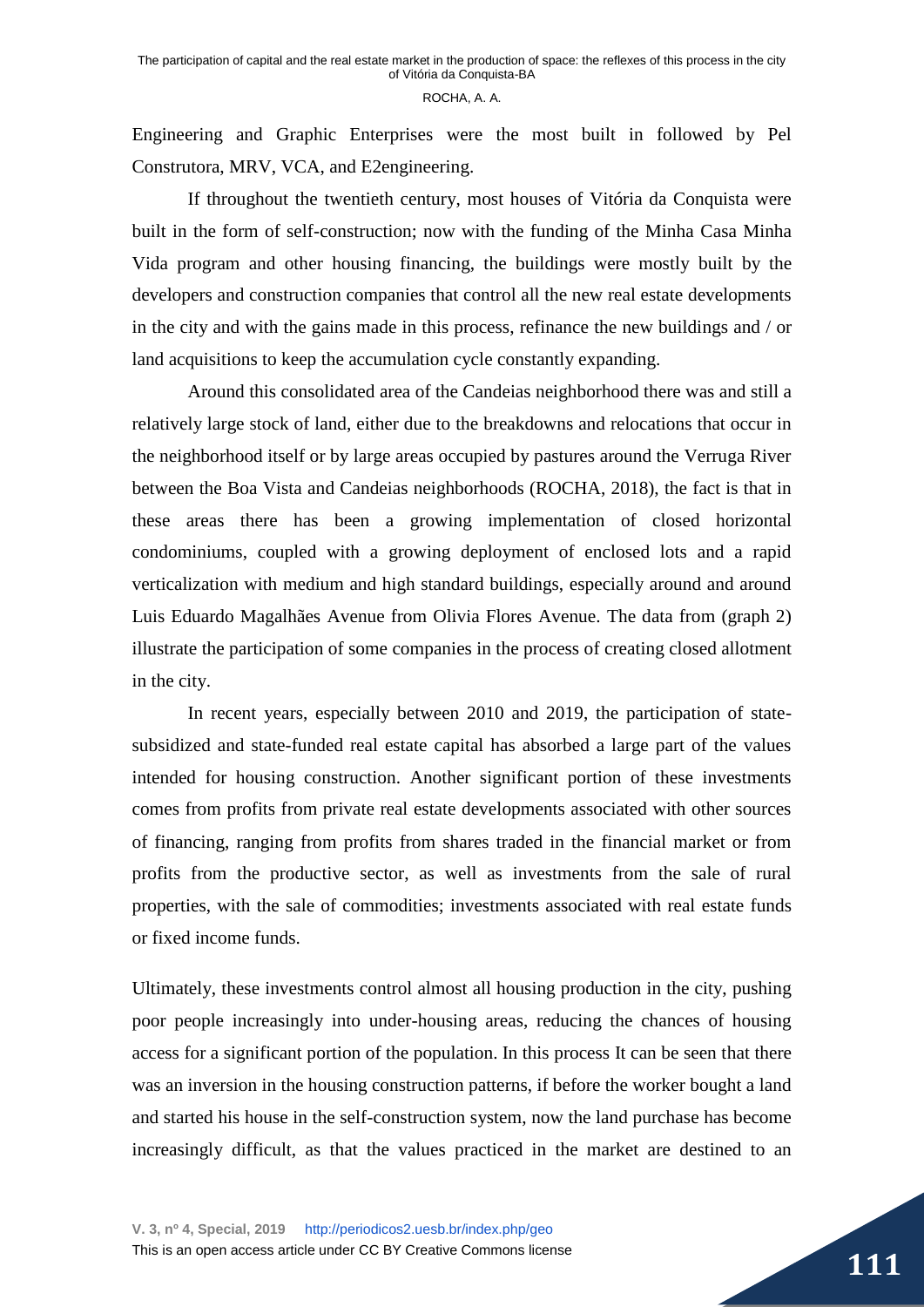income range above three minimum wages and this percentage of income is very low among the 338,480 inhabitants of Vitória da Conquista (IBGE, 2019).

## **Final considerations**

Here we can point out some considerations about the relationship between the production of real estate sponsored by the financial system and produced by mixed capital and multinational capital companies with the issue of space production, the valorization of the city's urban growth and expansion axes. Vitoria da Conquista is the case of the land of the Alphaville venture that according to company data, were invested more than 70 million reais for the purchase of land, implementation of infrastructure and setting the standard of urbanization, required by the company and investors. One of the main investments made by the company was the construction of an access road between Terras Alphaville condominium and Olivia Flores Avenue; this was also one of the pillars of sales marketing of the more than one thousand lots offered for sale by the company.

Another area that also underwent a recent strategy of appreciation for real estate capital was the extensive swathes of land between Olivia Flores Avenue and the Verruga River, in the Candeias and Boa Vista neighborhoods.

In these lands, the landowners, associated with local companies, with regional companies and, with the public power to guarantee on the one hand, the urbanistic infrastructure of the place and on the other, to increase the venal value of their lands with the implantation of equipment such as the Boulevard shopping mall, large malls and gated communities. Thus, "space is no longer understood only as a raw material and means of production, but as a product that has value and that values itself according to properly urban-spatial and financial dynamics" (CARLOS; VOLOCHKO; ALVAREZ, 2016, p. 11).

This is a major movement that involves real estate marketing strategies, allied to the company's sales portfolio with financing strategies that attract a consumer class that fits the selling profile in the banks' financing ranges, specifically the Income ranges defined by the MCMV Program and subsidized by the Federal Government through Caixa Econômica Federal.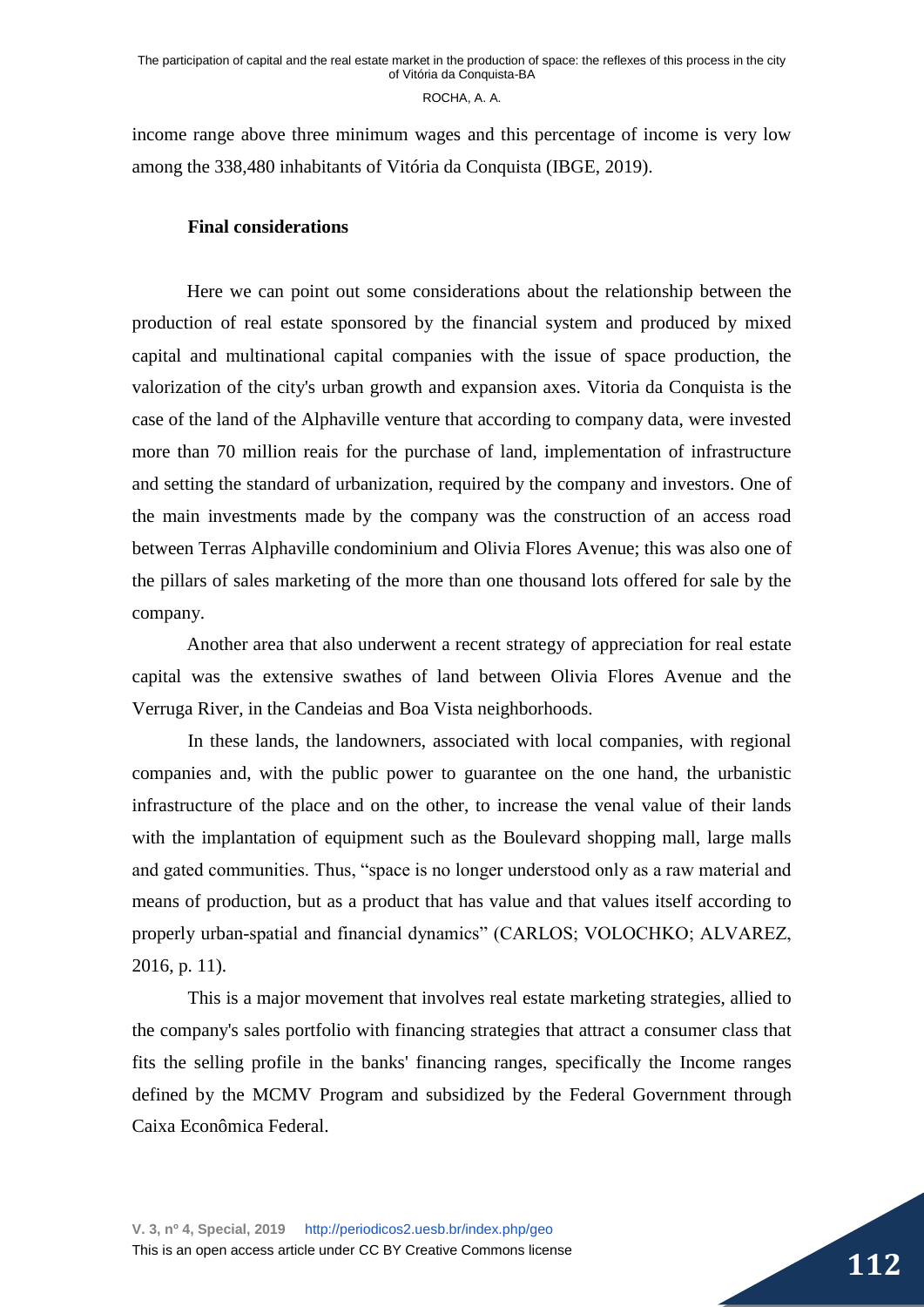These real estate development strategies promote, on the one hand, a rapid urbanization process in areas that until recently functioned as cattle pasture, but at the same time increasingly fragment the urban space by adopting fencing and walling practices in gated communities the flagship of new real estate developments developed by companies that are directly linked to finance capital and international capital.

Urban fragmentation is increasing around Perimetral Avenue, around Gilenilda Alves Avenue and around Luis Eduardo Magalhães Avenue. If previously the Verruga River was a natural source of fragmentation of the urban space of Vitória da Conquista now beyond the Verruga River, the more than 40 (forty) new Closed Condominiums already installed in the city further fragment the neighborhoods and subdivisions of this region, making it difficult to access to the main public facilities around Olivia Flores Avenue. In this context, the expansion of closed condominiums and subdivisions engenders an "even greater fragmentation of space and institutes new mechanisms for both the dispossession and the poor integration of the urban poor". (VOLOCHKO, 2015, p. 11).

On the other hand, the municipal government guarantees the implementation of access roads such as Perimetral Avenue and Luis Eduardo Magalhães Avenue, followed by the embellishment of Olivia Flores Avenue and its surroundings. On the other hand, the real estate sector further fragments this space with the implementation of several high standard closed condominiums, thus constituting a rapid transformation of a large newly closed and closed area, prorated between developers / developers seeking development large real estate projects, mostly funded by current housing policies, increasing the city's socio-spatial inequalities, as access to these newly deployed goods and services is restricted to a small portion of the society that can afford these new "products" also called new "housing standard concepts" sold by the real estate market. For as Botelho (2007) states, with a lot of money in their hands, the richest class can: occupy, shape, fragment space in the way that suits them best. In this sense, maximizing exchange values produces disproportionate benefits for some groups and diminishes opportunities for others.

## **References**

ALPHAVILLE URBANISMO S.A. Financial Statements Report as of December 31, 2018, São Paulo: KPMG, 2019.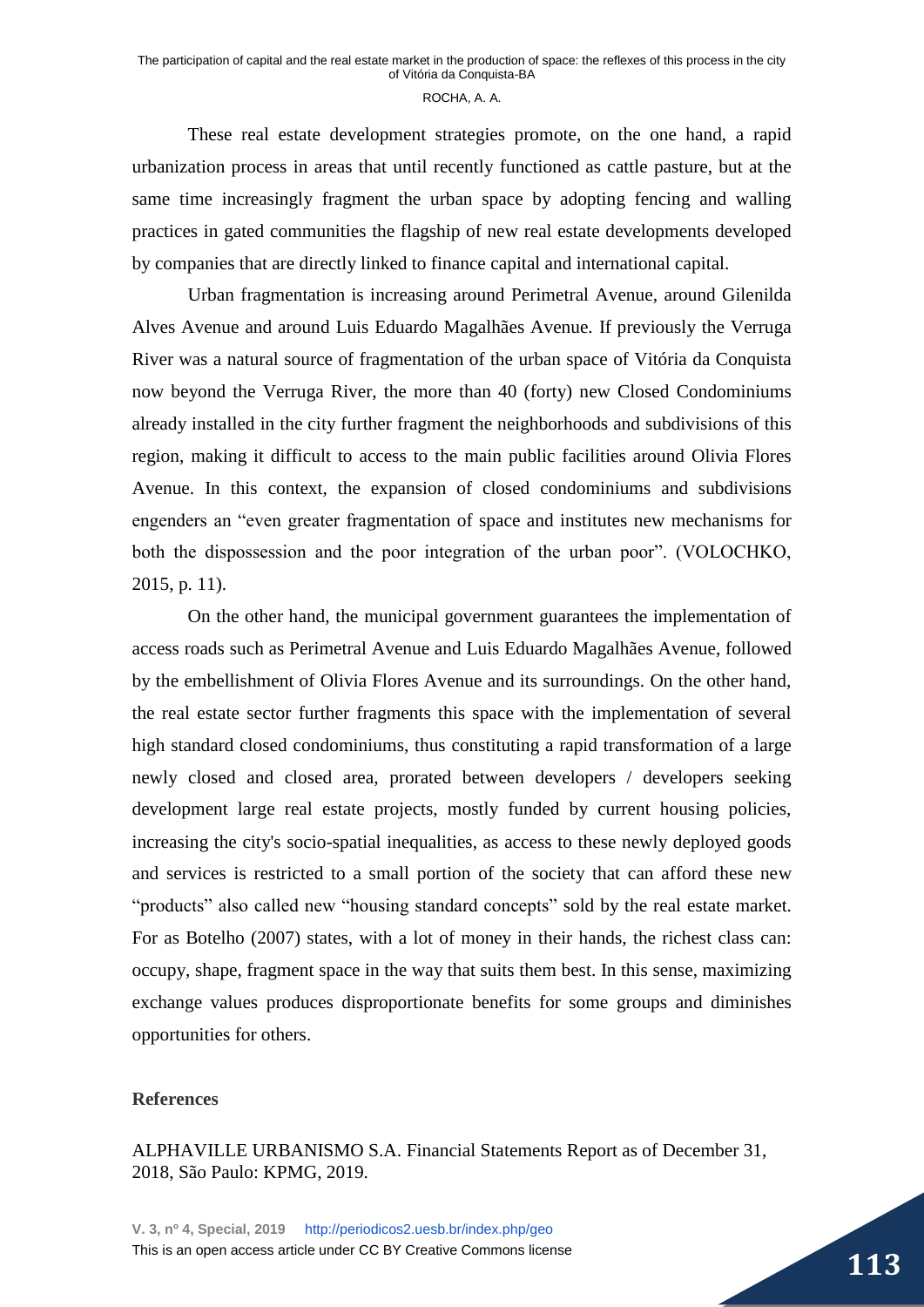BARBOSA, Jorge Luiz. For a cartography of microutopies for reinventing the city. In: CARLOS, A. F. A.; SERPA, A. **Urban Geography: Contemporary Theoretical Challenges,** DGO - Digital original ed., SciELO – EDUFBA, 2018, pp. 95–111.

BOTELHO, A. The city as business: space production and capital accumulation in the city of São Paulo, **Cadernos Metropoles,** nº 18, São Paulo, Pucsp, 2007

CARLOS, A. F. A; VOLOCHKO, D.; ALVAREZ, P. I. (org.). **The city as business**. São Paulo: Contexto, 2015.

CARLOS, A. F. A. **The city.** 3 ed. São Paulo: Contexto, 1997

CARLOS, A. F. A. A **(Re) Production of Urban Space.** São Paulo: Publisher of the University of São Paulo, FFLG-USP, 1994.

ENGELS. F. [1873]. **[The Housing Question](https://www.marxists.org/archive/marx/works/1872/housing-question/)**. London, Pathfinder Pr,1995.

FERRAZ, A. E. de Q. The urban under construction, a portrait of two decades, Vitória da Conquista: UESB Editions, 2001.

HARVEY, D. Seventeen contradictions and the end of capitalism. London: oxford, Profilesbook, 2015

HARVEY D. **The limits to capital**. London, Verso/boitempo 2013.

IBGE. **Population estimates 2019. Rio de Janeiro, IBGE, 2019 available at:**[https://www.ibge.gov.br/estatisticas/sociais/populacao/9103-estimativas-de](https://www.ibge.gov.br/estatisticas/sociais/populacao/9103-estimativas-de%20populacao.html?=&t=%20resultados)  [populacao.html?=&t= resultados](https://www.ibge.gov.br/estatisticas/sociais/populacao/9103-estimativas-de%20populacao.html?=&t=%20resultados) , acces at: November 30, 2019

IBGE. **2010 Population Census**, Rio de Janeiro, IBGE, 2019, avaliable at: [https://www.ibge.gov.br/estatisticas/sociais/populacao/9103-estimativas-de](https://www.ibge.gov.br/estatisticas/sociais/populacao/9103-estimativas-de%20populacao.html?=&t=%20resultados)  [populacao.html?=&t= resultados,](https://www.ibge.gov.br/estatisticas/sociais/populacao/9103-estimativas-de%20populacao.html?=&t=%20resultados) acess at November 30, 2019.

LEFEBVRE, H. **La producción del espacio.** Trad. Emilio Martínez Gutiérrez, Madrid: Capitain Swing, 2013;

MRV, earnings release, transcript call Conference, November 13, 2019. Belo Horizonte, MRV, 2019. Available at: https://ri.mrv.com.br/Results / Results Center? = r0Kr7 / 51 + 2K3bi4bQ2t63g = =, access at: November 29, 2019**.**

ROCHA, A. A**.** João Gonçalves da Costa's role in the production of Bahian space between the eighteenth and nineteenth centuries: the origins of the territory of Vitória da Conquista. **Geopauta, [**S.l.], v. 2, n. 3, p. 83-99, dez. 2018. ISSN 2594-5033. Avaliable at: [<http://periodicos2.uesb.br/index.php/geo/article/view/3732>](http://periodicos2.uesb.br/index.php/geo/article/view/3732). Acess at: 30 nov. 2019. doi: <https://doi.org/10.22481/rg.v2i3.3732>**.**

ROCHA, A. A. **The territorial planning processes and socio-spatial transformations in Vitória da Conquista-BA.** 2013. Thesis. (PhD in Geography) Postgraduate Program in Territorial Planning and Environmental Management at the University of Barcelona- UB. Barcelona, 2013.